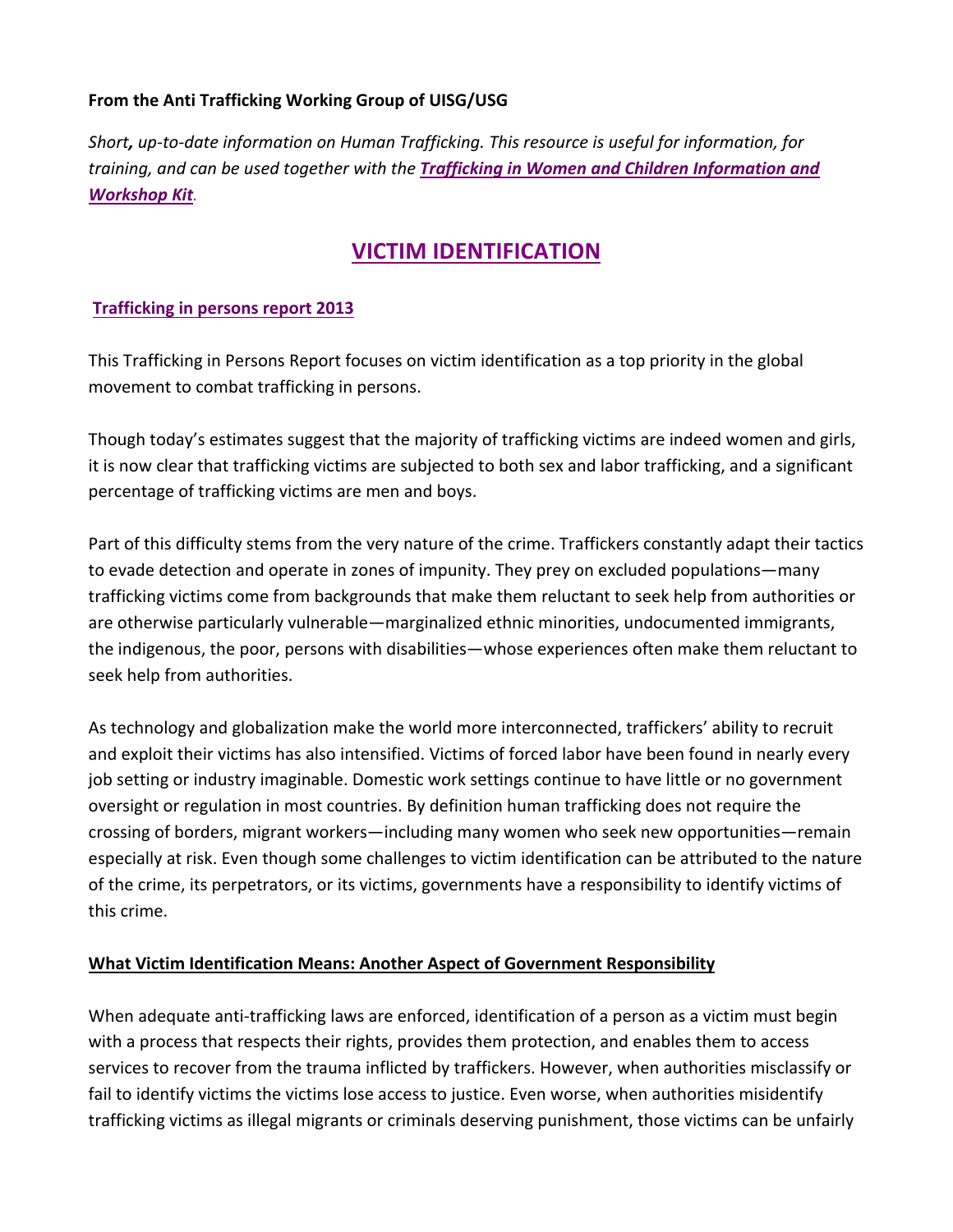subjected to additional harm, trauma, and even punishment such as arrest, detention, deportation, or prosecution. These failures occur too often, and when they do, they reinforce what traffickers around the world commonly threaten their victims: law enforcement will incarcerate or deport victims if they seek help.

Governments need to seek to implement proactive systematic identification strategies designed to fit the wide range of settings and circumstances in which victims have been or might be found. Formal anti-trafficking training is essential to ensure that law enforcement, prosecutors, the judiciary, first responders, and other government officials have a common understanding of the elements of trafficking crimes, the evidence necessary for a conviction, and factors for special consideration such as trauma and dependency.

Also essential is collaboration among agencies with overlapping areas of responsibility and with social services agencies, non-governmental organizations (NGOs), and international organizations (IOs) that provide assistance to victims. Sound policies on victim identification must include planning for access to comprehensive services. Human trafficking victims and offenders are more likely to come in contact with local, non-specialized officers, so it is important for such front line officers and their supervisors to be able to recognize trafficking crimes and understand the basics of responding.

# **Who can identify trafficking victims?**

For reasons discussed throughout the Report, it is important for a variety of government officials, private sector professionals, community workers, and others who may encounter trafficking victims to be trained, legally empowered, and given incentives to identify victims. Individuals who maybe particularly well placed to identify trafficking victims include:

\*Government officials who inspect or have access to establishments where trafficking may occur are uniquely positioned to identify trafficking victims: labor inspectors, port inspectors, factory inspectors, food industry inspectors, consular officers, agricultural inspectors, housing inspectors, tax authorities, and postal workers.

\*Private sector employees who may encounter trafficking victims in the places in which they work employees of hotels, restaurants, bars, beauty parlors, and grocery stores.

\*Law enforcement officers who are on the front lines of crime and are often those who have primary contact with trafficking victims—all police (sometimes trafficking victims are identified through investigations of non-trafficking crimes), immigration officers, and border guards.

\*Health care professionals who often encounter trafficking victims—emergency room personnel, health clinics, doctors, nurses, dentists, OB/GYNs, and practitioners at family planning clinics and HIV/AIDS clinics.

\*Transportation professionals who often encounter trafficking victims either being transported or otherwise exploited—truck, taxi, and bus drivers; train attendants; flight attendants; and employees at truck and rest stops.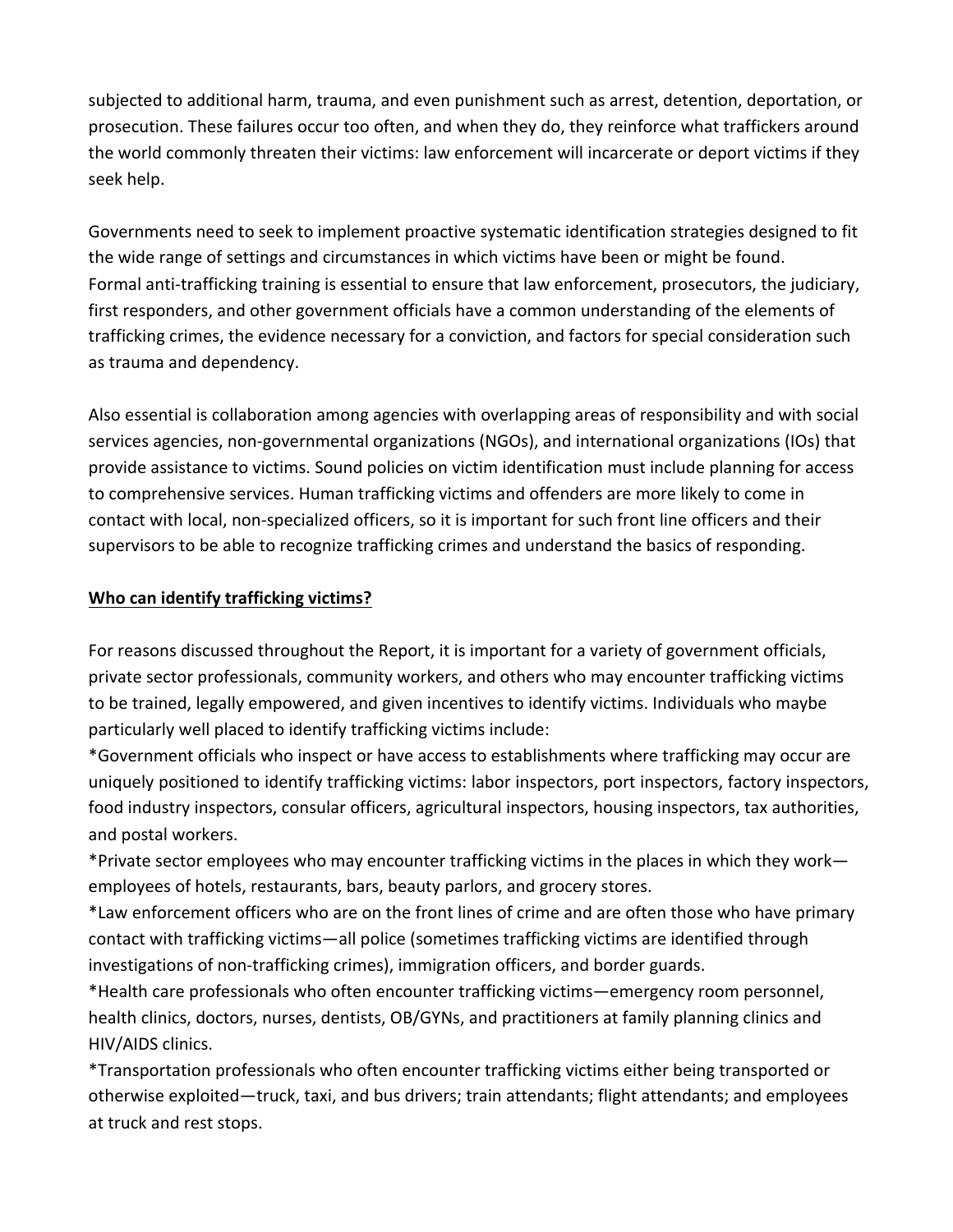\*Education officials who are uniquely positioned to identify children who are being exploited principals, guidance counselors, teachers, and school nurses.

Trafficking victims may seek assistance from institutions for related matters. Those well positioned to identify human trafficking victims can include religious leaders; officials in organizations that work with immigrants, children, the homeless, refugees, and other vulnerable populations; social workers; and employees and volunteers in shelters for victims of domestic violence or sexual assault, runaway youth, or the homeless.

# **Effective Victim Identification in Practice: the Victim-Centered Approach**

Even after governments have enacted anti-trafficking laws; established protocols, structures, and institutions to implement these laws; and built partnerships to identify victims, they face the challenge of making victim identification successful in practice. That success requires incorporating victim identification into an anti-trafficking strategy in which the plight of victims is recognized, patterns and tactics of traffickers are understood, and victims are offered and ensured protection and assistance. This can only be accomplished if police, labor inspectors, immigration personnel, and others who may come into contact with victims of trafficking are well trained on the characteristics of the crime, its impact on victims, and victim-centered responses. They need to know precisely what steps to take when they recognize modern slavery, and those specific methods and procedures should follow the victim-centered approach that guides all effective anti-trafficking efforts in accordance with the 3Pparadigm (prevention, protection, prosecution). http://www.state.gov/documents/organization/167334.pdf

Placing the victim at the center of the prosecution means considering the rights, needs, and requests of the person who has been trafficked before, during, and after an investigation and prosecution. In practice, this approach gains the trust and cooperation of the victim. It begins when a victim is identified and continues through initial steps to establish physical safety and meet the victim's immediate needs. The victim-centered approach helps prevent secondary victimization that can occur when individuals or agencies do not treat the victim with appropriate sensitivity or, even worse, behave in a heavy-handed manner that resembles the coercive methods of traffickers, risking retraumatization.

The physical and emotional injuries that many trafficking victims endure are likely to affect their ability to concentrate, to make sound decisions, to recall events, and to respond to questions about their experiences. It is important that government officials take these factors into consideration when designing and implementing trafficking victim identification protocols. Time to recover in a safe, comfortable place is essential. Victims should also be able to communicate in their own language and be given written information about rights and available services.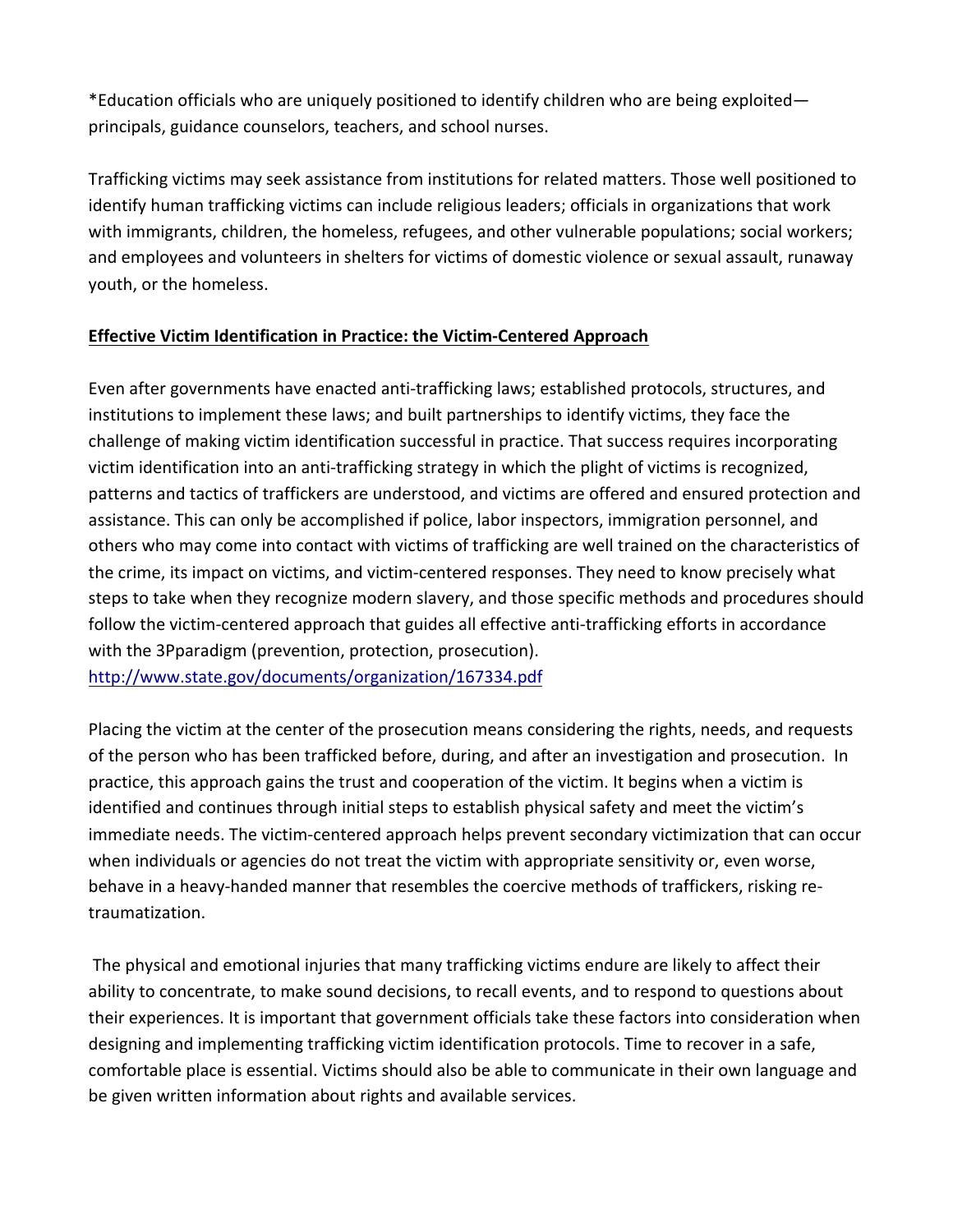# **Non-criminalization of Victims for Crimes Committed in the Course of Being Trafficked**

Trafficking victims are often compelled to commit crimes, which can blind authorities to the victim behind the "criminal" they first encountered.

The Principle 7 of the Recommended Principles and Guidelines on Human Rights and Human Trafficking issued by the United Nations Office of the High Commissioner for Human Rights provides that "[t]rafficked persons shall not be detained, charged or prosecuted for the illegality of their entry into or residence in countries of transit and destination, or for their involvement in unlawful activities to the extent that such involvement is a direct consequence of their situation as trafficked persons."

As governments around the world work to improve their anti-trafficking efforts, it is critical that officials—including police, immigration, and social services staff—be able to distinguish trafficking victims from criminals. Through a process of appropriately questioning the victim and observing his or her situation—often referred to as a standard identification or screening process—officials are empowered to make an informed determination. Officials should be trained on trafficking indicators: for example, does the person appear to be or report being controlled by someone else? Does he or she show signs of abuse? Does he or she appear fearful?

Identifying the victim is critical to understanding and prosecuting the true crime that has taken place, and ensuring adequate care and support to trafficking victims facilitates their ability to provide testimony in the prosecution of offenders.

# **Awareness and Action**

The first step in combating this evil is awareness. The next step is action. No action is too small.

# **What can we do as Religious?**

As health care professionals, educators, pastoral workers, those who work with the marginalized etc., we can be vigilant in our places of work, environment, wherever we find ourselves and attend to such questions as : "does the person appear to be or report being controlled by someone else? Does he or she show signs of abuse? Does he or she appear fearful?" Do your local investigation and if you suspect trafficking, to report it to the appropriate authorities for further investigation.

# Caution: Do not put yourself and your community at risk through indiscretion.

Does your country have a helpline for the trafficked? Please find out and share the numbers. Thank you.